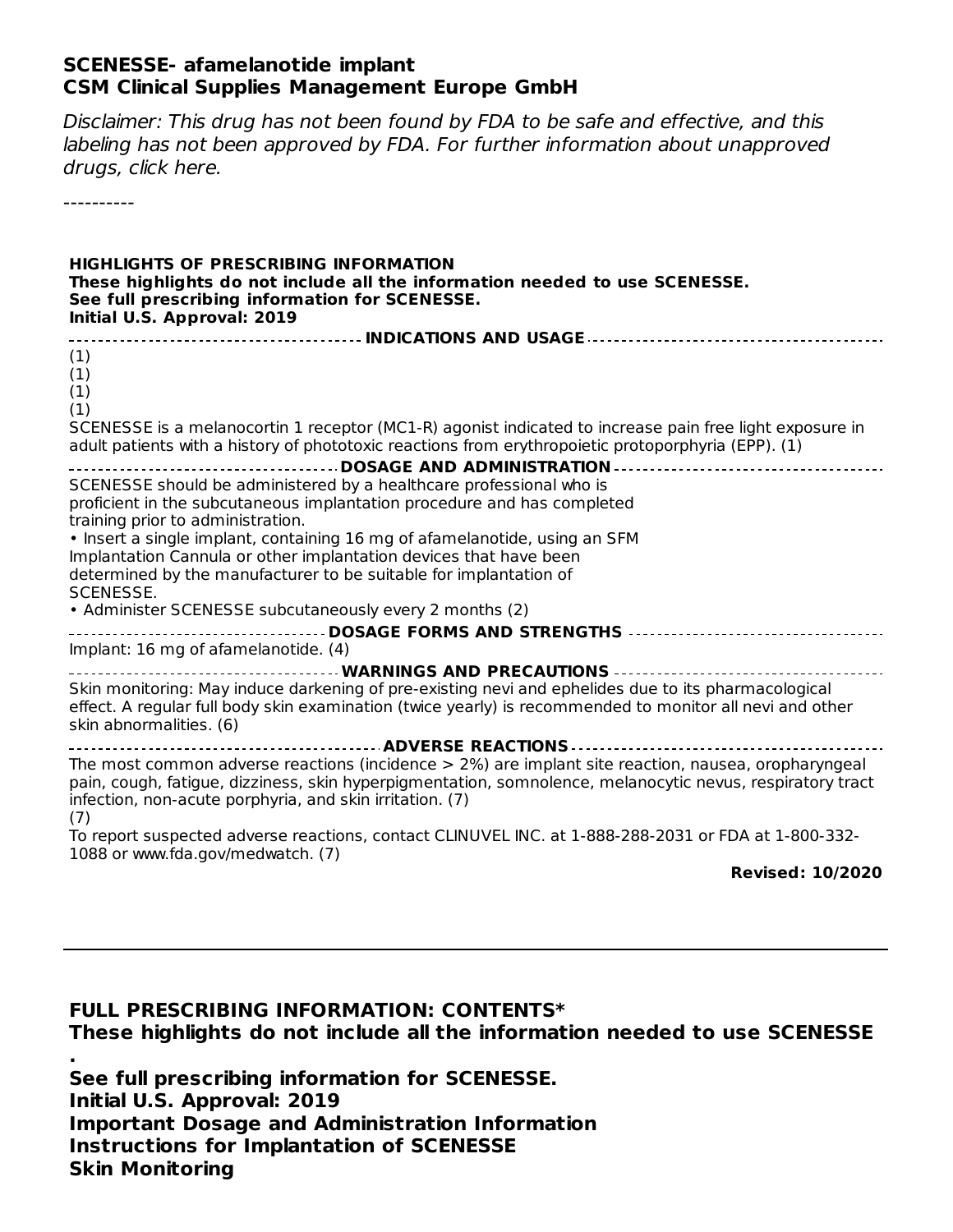**Clinical Trials Experience Pregnancy Lactation Pediatric Use Geriatric Use Mechanism of Action Pharmacodynamics Pharmacokinetics Carcinogenesis, Mutagenesis, Impairment of Fertility**  $\ast$  Sections or subsections omitted from the full prescribing information are not listed.

#### **FULL PRESCRIBING INFORMATION**

#### **These highlights do not include all the information needed to use SCENESSE . See full prescribing information for SCENESSE. Initial U.S. Approval: 2019**

SCENESSE® is indicated to increase pain free light exposure in adult patients with a history of phototoxic reactions from erythropoietic protoporphyria (EPP).

#### **Important Dosage and Administration Information**

SCENESSE should be administered by a health care professional. All healthcare professionals should be proficient in the

subcutaneous implantation procedure and have completed the training program provided by CLINUVEL prior to

administration of the SCENESSE implant [see Dosage and Administration (2.2)]. Additional information, including a

video, is available at http://www.clinuvel.com/US-HCP. The additional information has not been evaluated or approved by the FDA.

A single SCENESSE implant is inserted subcutaneously above the anterior supra-iliac crest every 2 months.

Use the SFM Implantation Cannula to implant SCENESSE. Contact CLINUVEL INC. for other implantation devices that

have been determined by the manufacturer to be suitable for implantation of SCENESSE. Maintain sun and light protection measures during treatment with SCENESSE to prevent phototoxic reactions related to EPP.

#### **Instructions for Implantation of SCENESSE**

Insert a single SCENESSE implant (containing 16 mg of afamelanotide) subcutaneously above the anterior supra-iliac crest.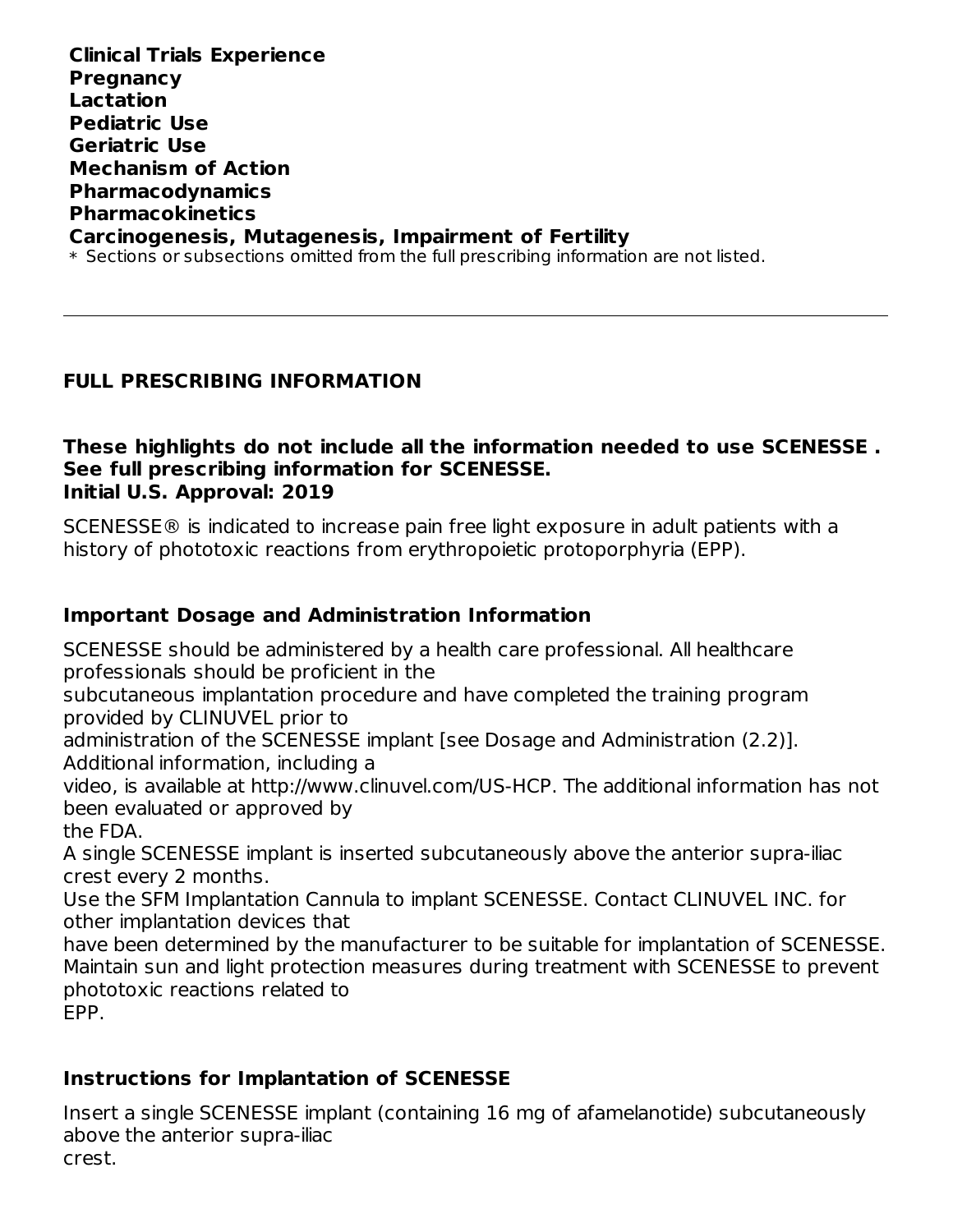Implant SCENESSE observing an aseptic technique. The following equipment is needed for the implant insertion:

• SCENESSE implant

• SFM Implantation Cannula; use of a device that has not been determined to be suitable could result in damage to

the SCENESSE implant [see Dosage and Administration (2.1)].

- Sterile gloves
- Local anesthetic, needle and syringe

• Blunt forceps suitable for removing the SCENESSE implant from the glass vial and placement of the SCENESSE

implant

• Sterile gauze, adhesive bandage, pressure bandage

#### **Step 1**

• Take the carton containing SCENESSE out of the refrigerator to allow the product to gradually warm up to

ambient temperature.

• Remove the seal and stopper from the glass vial containing SCENESSE. Remove the implant from the vial

using the blunt forceps under aseptic conditions and place the implant on a sterile gauze.

#### **Step 2**

Put the patient in a comfortable reclined supine position.

Identify the insertion site 3-4 cm above the anterior suprailiac

crest and disinfect the skin surface.



### **Step 3 (optional)**

Anesthetize the area of insertion (puncture) if deemed necessary and in consultation with the patient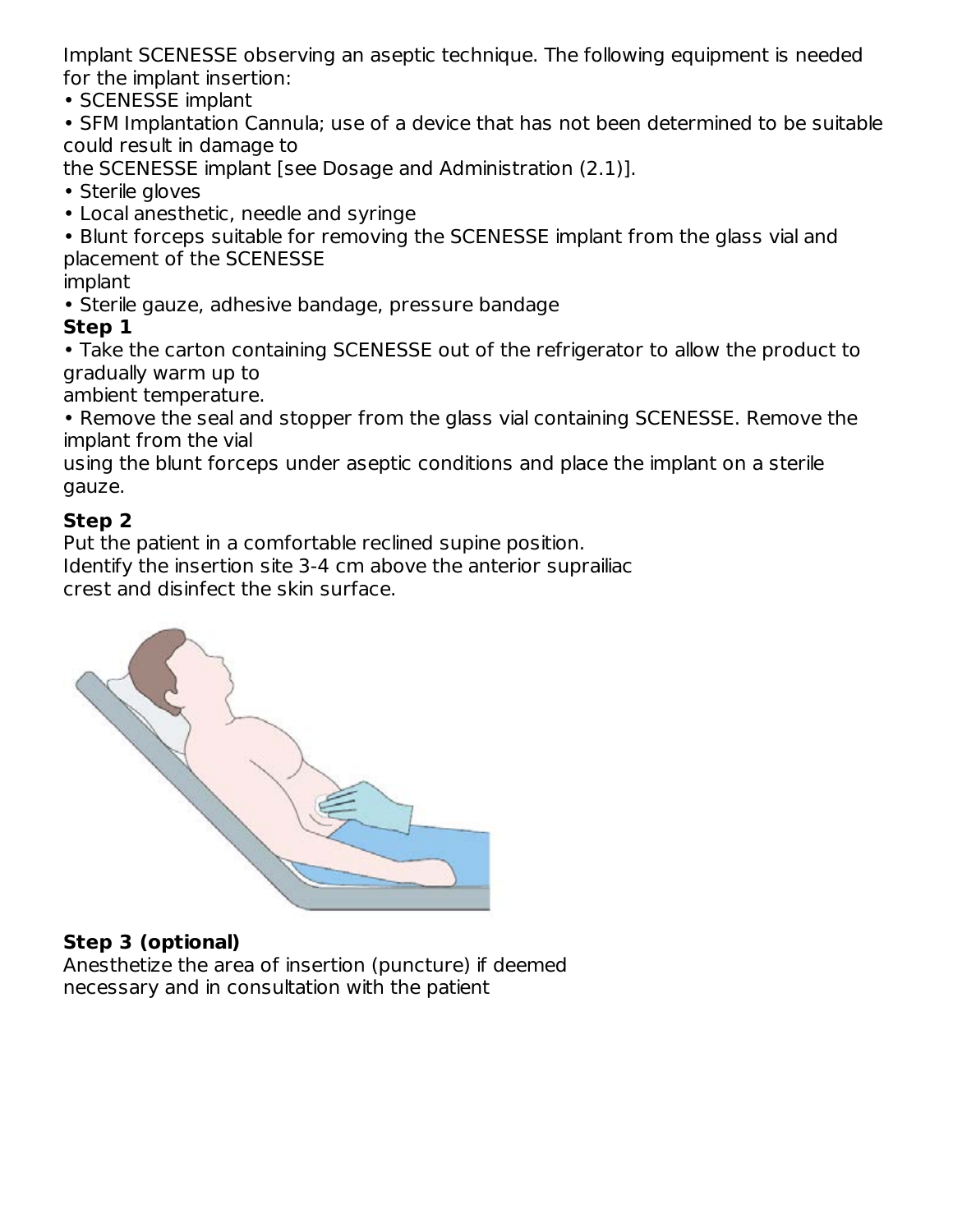

#### **Step 4**

While pinching the skin of the insertion site, insert the cannula with the bevel facing upwards (away from the abdomen) at a 30-45° angle into the subcutaneous layer. Advance the cannula 2 cm into the subcutaneous layer.



#### **Step 5**

• Remove the stylet (obturator) from the cannula maintaining aseptic precautions

- Load the implant into the cannula
- Using the stylet (obturator) gently push the implant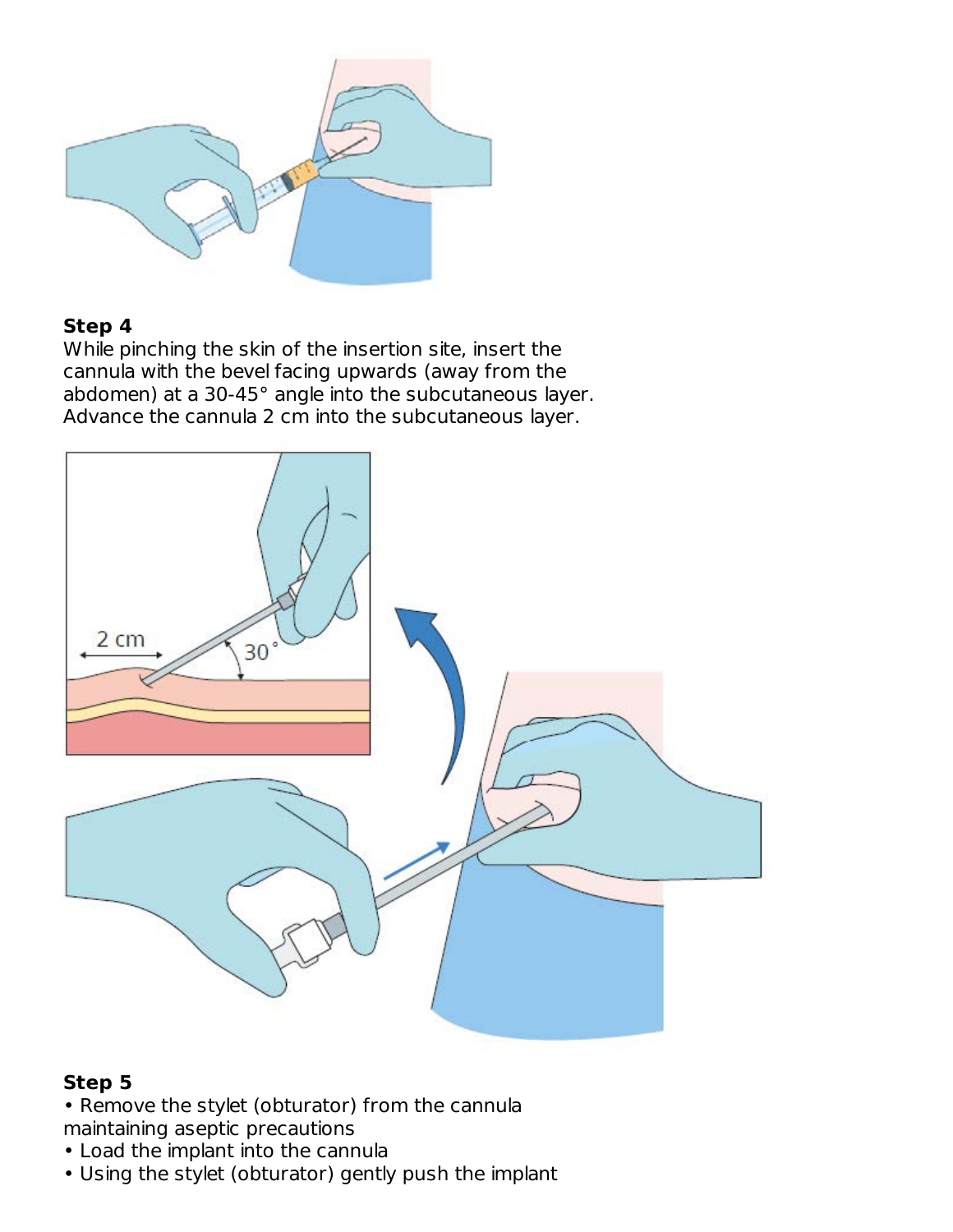

#### **Step 6**

Apply pressure to the site of the implant while removing the stylet (obturator) and the cannula. Verify that no implant or implant portion remains in the cannula.

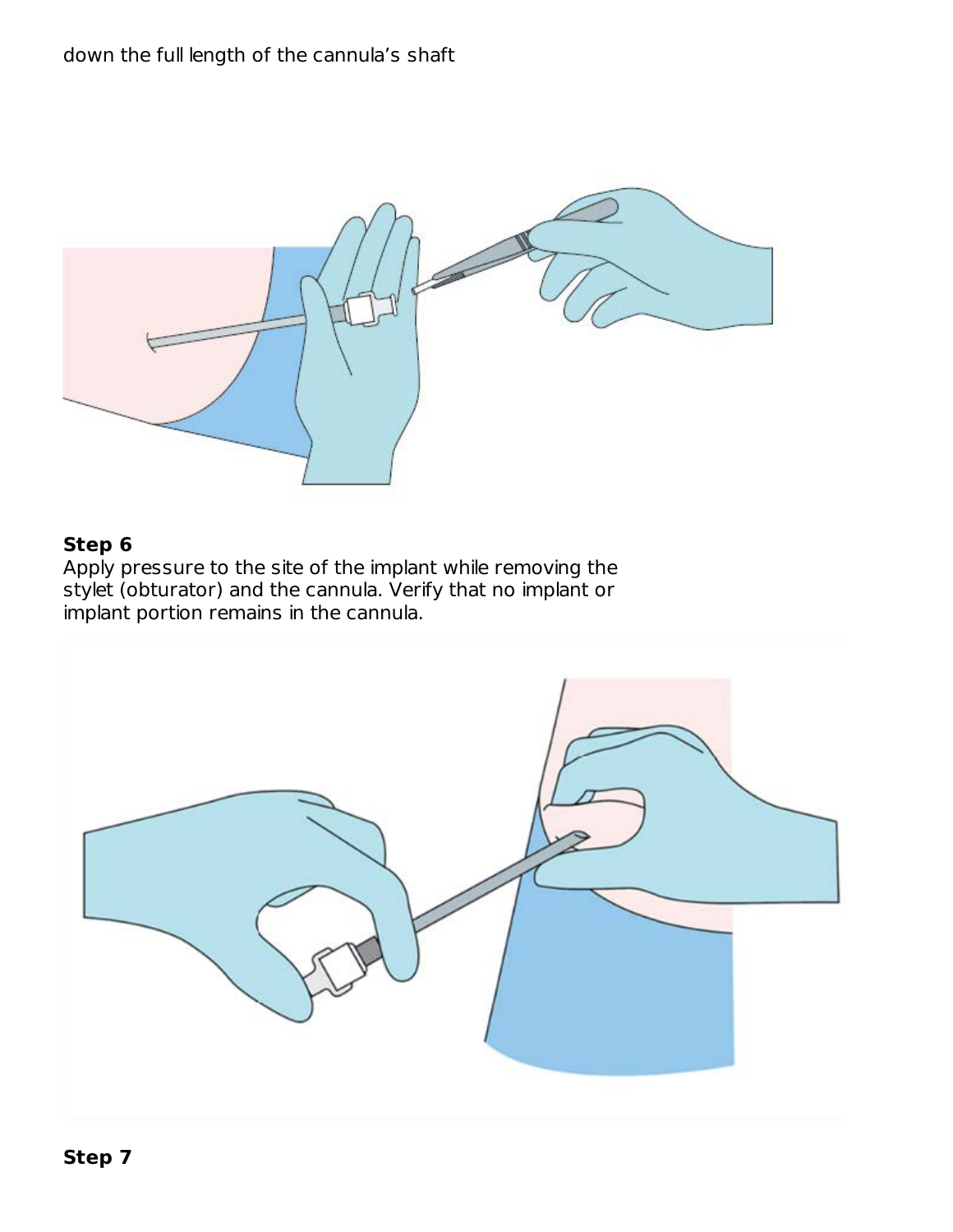Verify the correct insertion and placement of the implant by palpating the skin overlying the implant.



#### **Step 8**

Apply dressing to the insertion site. Leave dressing in place for 24 hours.



#### **Step 9**

Monitor the patient for 30 minutes after the implant administration.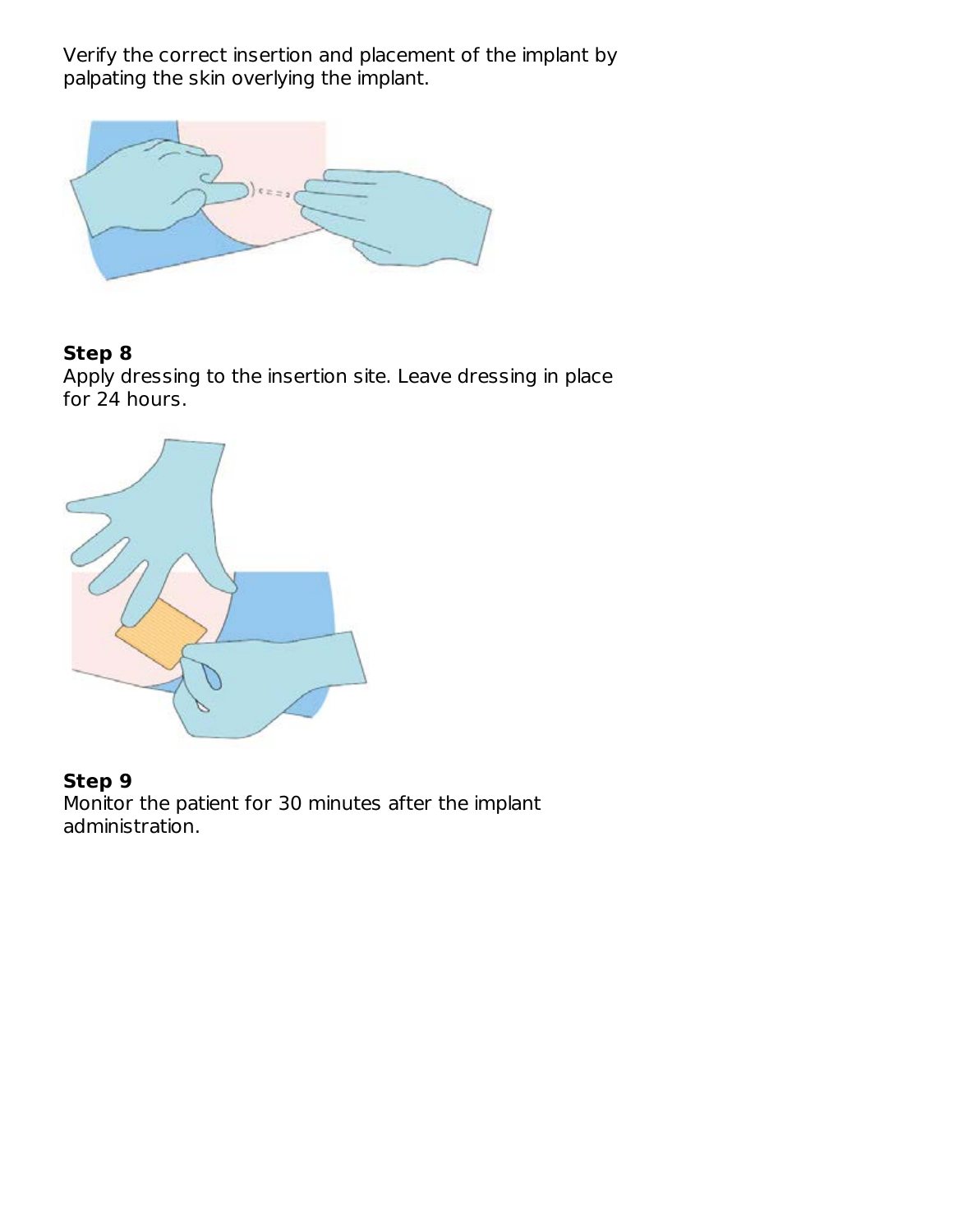

Implant: 16 mg of afamelanotide as a solid white to off-white, bioresorbable, sterile rod approximately 1.7 cm in length and 1.45 mm in diameter.

None.

#### **Skin Monitoring**

SCENESSE may lead to generalized increased skin pigmentation and darkening of preexisting nevi and ephelides because of its pharmacologic effect. A full body skin examination (twice yearly) is recommended to monitor pre-existing and new skin pigmentary lesions.

### **Clinical Trials Experience**

Because clinical trials are conducted under widely varying conditions, adverse reaction rates observed in the clinical trials

of a drug cannot be directly compared to rates in the clinical trials of another drug and may not reflect the rates observed in

practice. The safety of SCENESSE was evaluated in 3 randomized, multicenter, prospective, vehicle controlled clinical trials (Study

CUV029, Study CUV030, and Study CUV039) involving 244 adult subjects with erythropoietic protoporphyria (EPP)

without significant liver involvement. Subjects received subcutaneous SCENESSE implants containing 16 mg of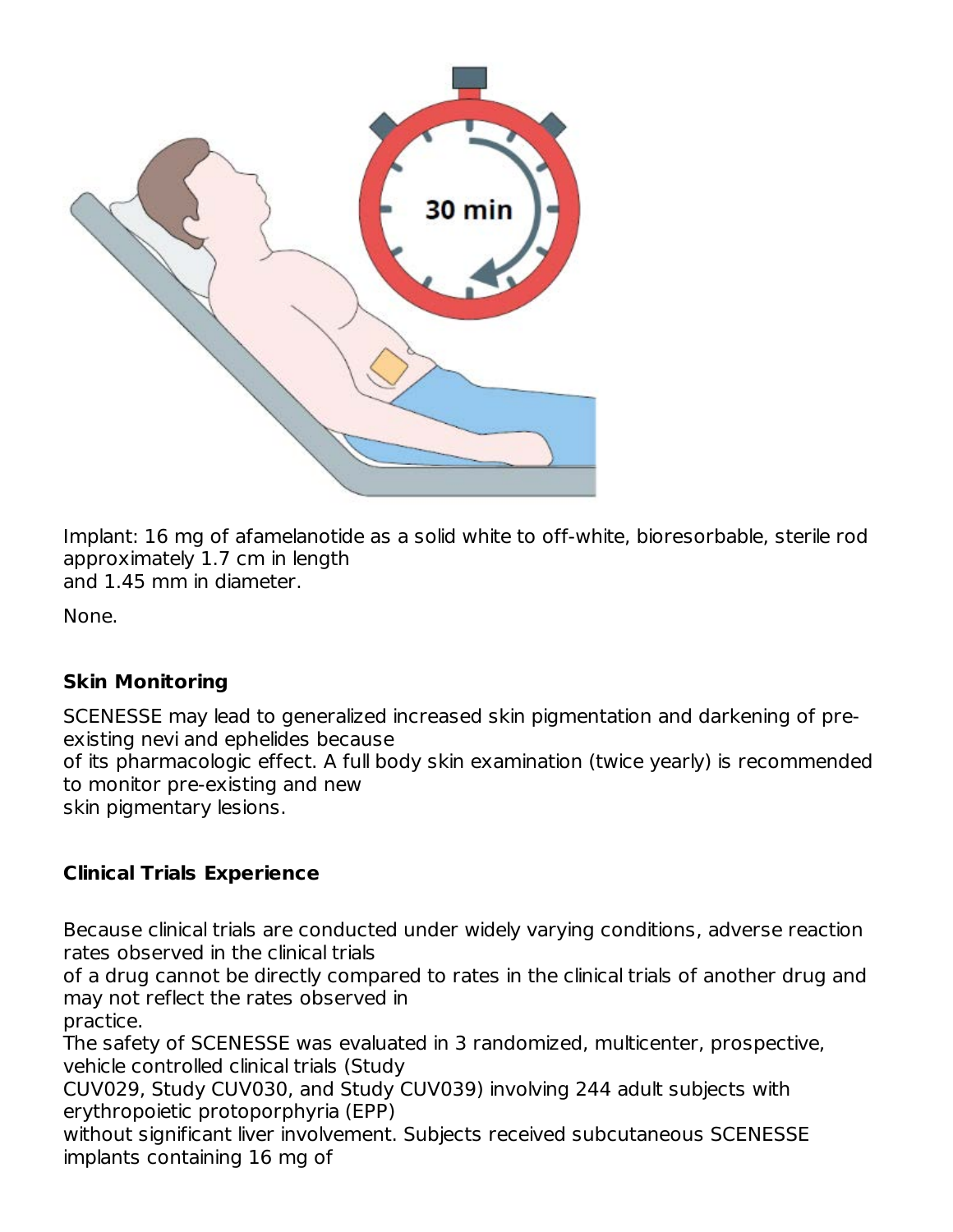afamelanotide every 2 months. A total of 125 subjects received SCENESSE and 119 subjects received vehicle implants.

Table 1 summarizes the adverse reactions that occurred in more than 2% of subjects. Table 1: Adverse Reactions Occurring in More Than 2% of Subjects with EPP Through Month 6 (Studies CUV039, **CUV030, and CUV029)** 

| <b>Adverse Reaction</b>             | <b>SCENESSE</b>  | Vehide    |
|-------------------------------------|------------------|-----------|
|                                     |                  |           |
|                                     | $\mathbf{n}(\%)$ | n(%)      |
|                                     | $N = 125$        | $N = 119$ |
| Implant site reaction <sup>1</sup>  | 26(21%)          | 12 (10%)  |
| <b>Nausea</b>                       | 24(19%)          | 17(14%)   |
| Oropharyngeal pain                  | 9(7%)            | 6(5%)     |
| Cough                               | 8(6%)            | 4(3%)     |
| <b>Fatigue</b>                      | 7(6%)            | 3(3%)     |
| Skin hyperpigmentation <sup>2</sup> | 5(4%)            | $0(0\%)$  |
| <b>Dizziness</b>                    | 5(4%)            | 4(3%)     |
| Melanocytic nevus                   | 5(4%)            | 2(2%)     |
| <b>Respiratory tract infection</b>  | 5(4%)            | 3(3%)     |
| Somnolence                          | 3(2%)            | 1(1%)     |
| Non-acute porphyria                 | 2(2%)            | $0(0\%)$  |
| <b>Skin</b> irritation              | 2(2%)            | $0(0\%)$  |

!: Implant site reaction includes: implant site bruising, discoloration, erythema, hemorrhage, hypertrophy, irritation, nodule, pain, pruritus, swelling; injection site bruising and erythema; and expelled implant.

<sup>2</sup>: Skin hyperpigmentation includes skin hyperpigmentation, pigmentation lip (subject also had skin hyperpigmentation), and pigmentation disorder.

#### **Specific Adverse Reactions**

Implant Site Reactions: Implant site reactions were more common in the SCENESSE group (21%) compared to the vehicle

group (10%). In the SCENESSE group, the most common implant site reaction was implant site discoloration (10%).

To to report suspected adverse reactions, contact FDA at 1-800-332-1088 or www.fda.gov/medwatch.

#### **Pregnancy**

Risk Summary

There are no data on SCENESSE use in pregnant women to evaluate for any drug associated risk of major birth defects,

miscarriage, or adverse maternal or fetal outcome.

In animal reproductive and development toxicity studies, no adverse developmental effects were observed with

afamelanotide administration during the period of organogenesis to pregnant rats at subcutaneous doses up to 12 times the

maximum recommended human dose (MRHD) (see Data).

All pregnancies have a background risk of birth defect, loss, or other adverse outcomes. The estimated background risk of

major birth defects and miscarriage for the indicated population is unknown. In the U.S. general population, the estimated

background risk of major birth defects and miscarriage in clinically recognized pregnancies is 2% to 4% and 15% to 20%,

respectively.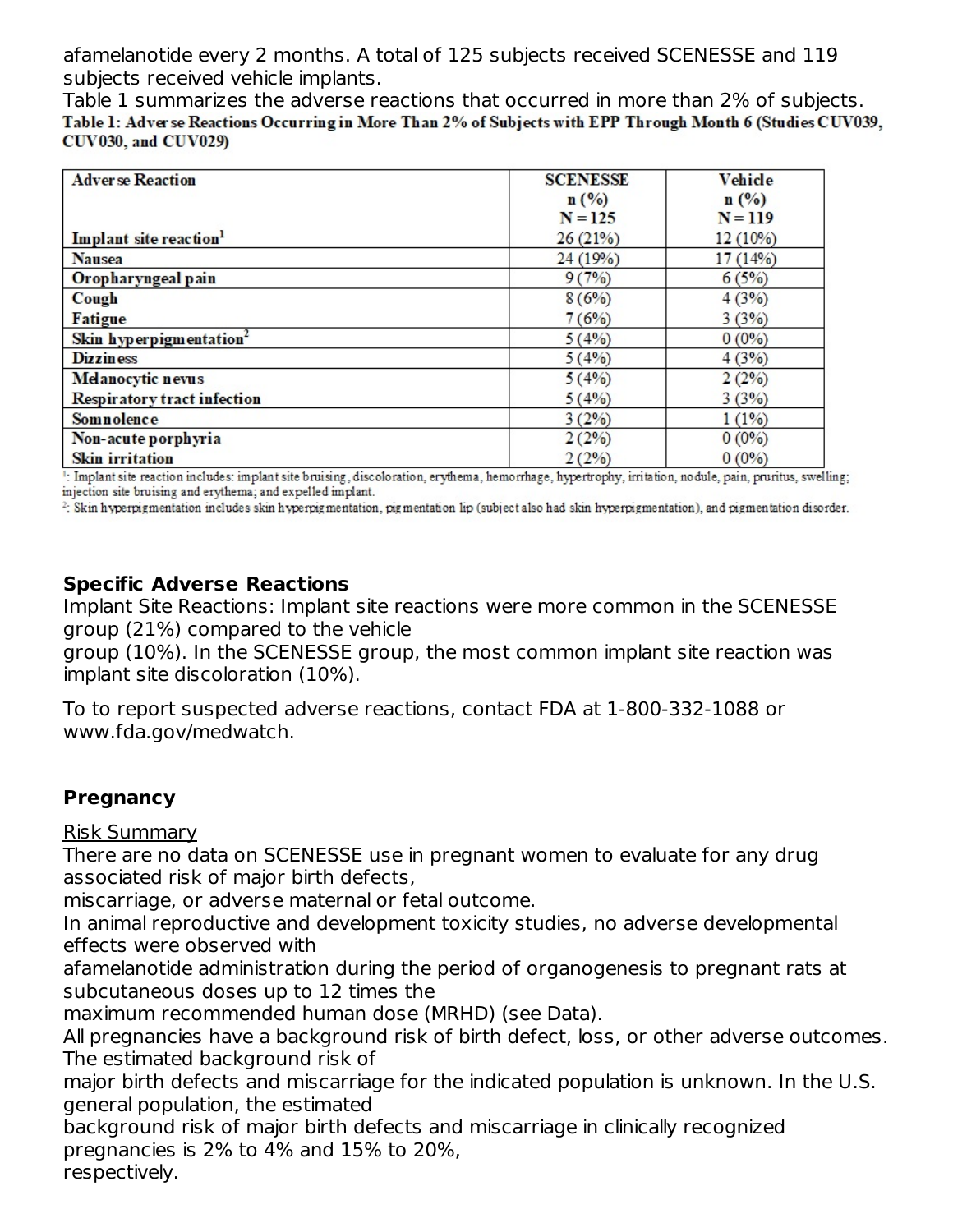### **Data**

Animal Data

In embryofetal development studies in Sprague Dawley and Lister Hooded rats, afamelanotide was administered

subcutaneously to pregnant rats at doses of 0.2, 2, or 20 mg/kg/day throughout the period of organogenesis. No adverse

embryofetal developmental effects were observed at doses up to 20 mg/kg/day (12 times the MRHD, based on a body

surface area comparison).

In pre- and post-natal development study in Sprague Dawley rats, afamelanotide was administered subcutaneously

at doses of 0.2, 2, or 20 mg/kg/day during the period of organogenesis through lactation. No treatment-related effects were

observed at doses up to 20 mg/kg/day (12 times the MRHD, based on a body surface area comparison).

### **Lactation**

Risk Summary

There are no data on the presence of afamelanotide or any of its metabolites in human or animal milk, the effects on the

breastfed infant, or the effect on milk production. The developmental and health benefits of breastfeeding should be

considered along with the mother's clinical need for SCENESSE and any potential adverse effects on the breastfed infant

from SCENESSE or from the underlying maternal condition.

#### **Pediatric Use**

The safety and effectiveness of SCENESSE have not been established in pediatric patients.

### **Geriatric Use**

There were 10 subjects 65 years old and over in the clinical studies for EPP [see Clinical Studies (14)]. Of the 125

subjects treated with SCENESSE in these studies, 4 (3%) were 65 years of age and older. Clinical studies of SCENESSE

did not include sufficient numbers of subjects aged 65 and over to determine whether they respond differently from

younger subjects. Other reported clinical experience has not identified differences in responses between the elderly and younger patients.

SCENESSE (afamelanotide) implant is a controlled-release dosage form for subcutaneous administration. Afamelanotide is a melanocortin 1 receptor (MC1-R) agonist. The active ingredient afamelanotide acetate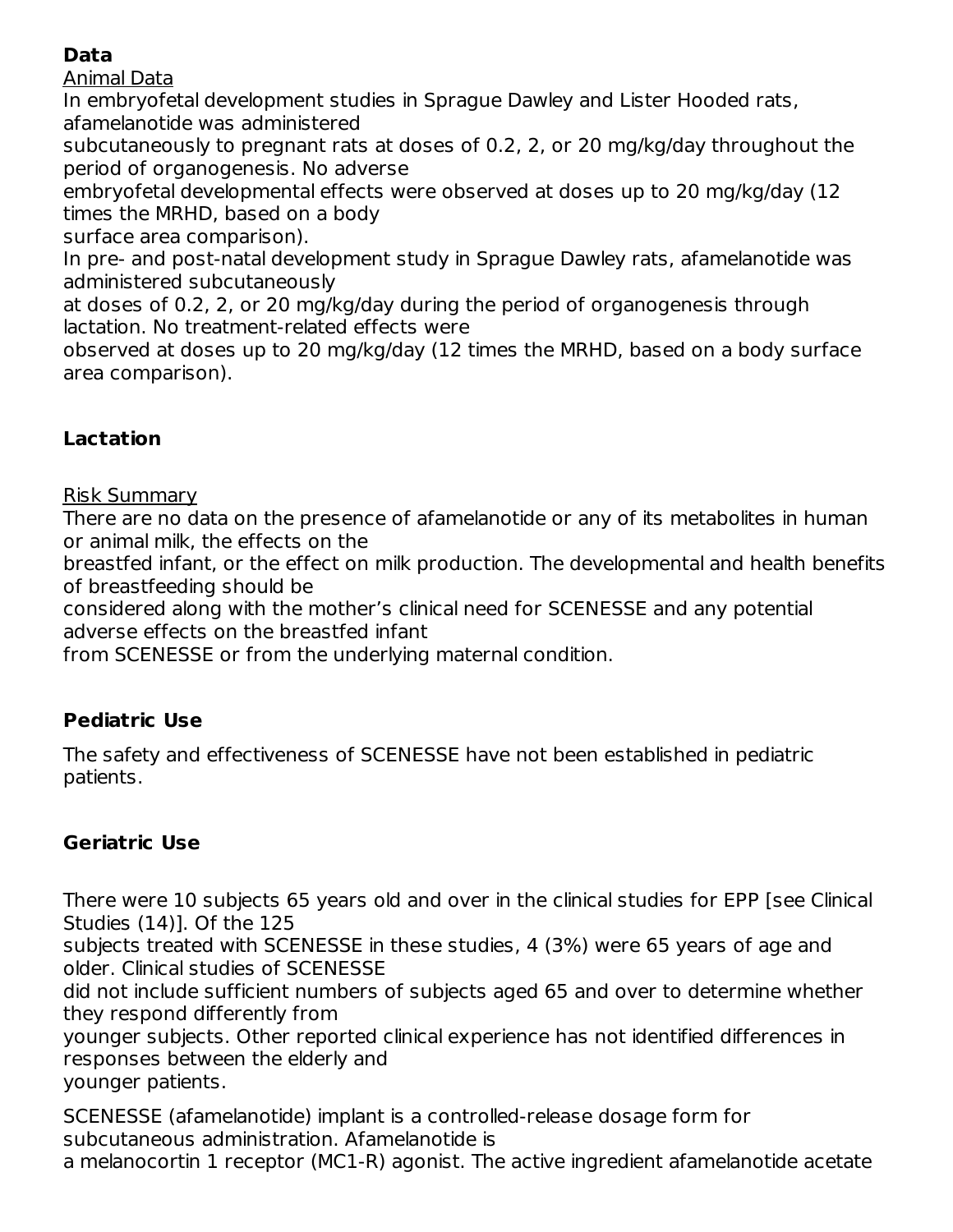is a synthetic peptide containing

13 amino acids with molecular formula C78H111N21O19 •xC2H4O2 (3  $\leq$  x  $\leq$  4). The molecular weight of afamelanotide is

1646.85 (anhydrous free base). Afamelanotide acetate has the following structure: Ac-Ser-Tyr-Ser-Nle-Glu-His-(D)Phe-Arg-Trp-Gly-Lys-Pro-Val-NH2• xCH3COOH.

Afamelanotide is a white to off-white powder, freely soluble in water. Each SCENESSE implant contains 16 mg of

afamelanotide (equivalent to 18 mg of afamelanotide acetate), and 15.3-19.5 mg of poly (DL-lactide-co-glycolide).

SCENESSE implant is a single, solid white to off-white, bioresorbable and sterile rod approximately 1.7 cm in length and

1.45 mm in diameter. The implant core comprises of the drug substance admixed with a poly (DL-lactide-co-glycolide)

bioresorbable copolymer.

#### **Mechanism of Action**

Afamelanotide is a synthetic tridecapeptide and a structural analog of α-melanocyte stimulating hormone (α-MSH).

Afamelanotide is a melanocortin receptor agonist and binds predominantly to MC1-R.

#### **Pharmacodynamics**

Afamelanotide increases production of eumelanin in the skin independently of exposure to sunlight or artificial UV light sources.

#### **Pharmacokinetics**

The pharmacokinetics of afamelanotide following administration of a single subcutaneous implant of SCENESSE were evaluated in 12 healthy adults. High variability was observed in the plasma concentrations of afamelanotide and for most subjects (9 out of 12), the last measurable afamelanotide concentration was at 96 hours post-dose. The mean  $\pm$  SD C  $_{\sf max}$  and AUC  $_{\sf 0\text{-}inf}$  were 3.7  $\pm$  1.3 ng/mL and 138.9  $\pm$  42.6 hr\*ng/mL, respectively.

Absorption

The median T  $_{\sf max}$  was 36 hr.

**Elimination** 

The apparent half-life of afamelanotide is approximately 15 hr when administered subcutaneously in a controlled release implant.

#### **Metabolism**

Afamelanotide may undergo hydrolysis. However, its metabolic profile has not been fully characterized.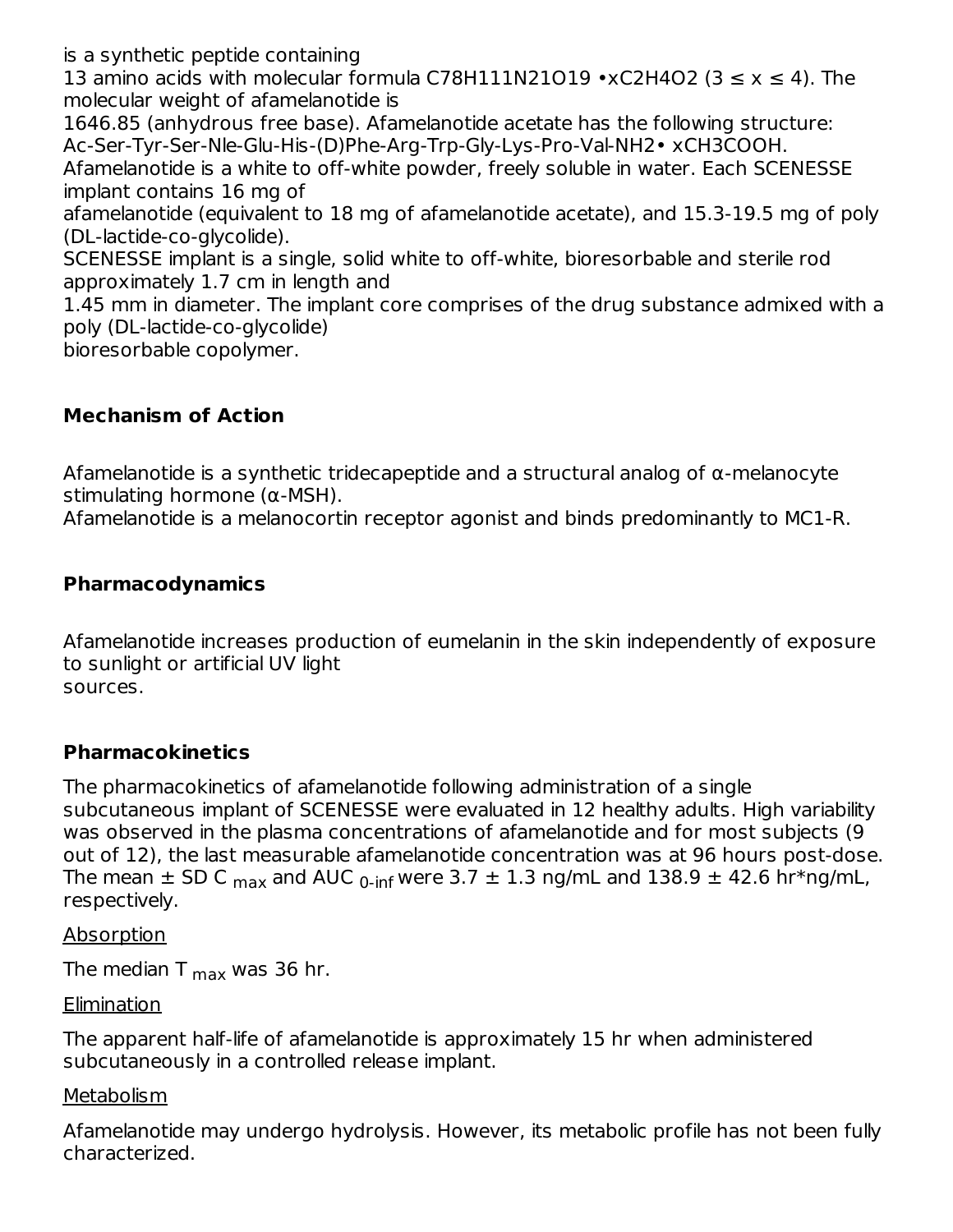#### **Carcinogenesis, Mutagenesis, Impairment of Fertility**

Carcinogenicity studies have not been conducted with SCENESSE.

Afamelanotide was negative in the Ames test, in vitro mouse lymphoma assay, and in vivo mouse bone marrow

micronucleus assay.

No effects on male or female fertility and reproductive performance were observed in rats at subcutaneous doses up to 20

mg/kg/day afamelanotide (12 times the MRHD, based on a body surface area comparison).

Three vehicle-controlled, parallel-group clinical trials of SCENESSE were conducted in subjects with EPP. Of these trials,

two trials (Study CUV039, NCT 01605136, and Study CUV029, NCT 00979745) were designed to assess exposure to

direct sunlight on days with no phototoxic pain. The two trials differed in the number of days of follow-up, the time

windows within a day in which time spent outdoors was recorded, and how the amount of time spent in direct sunlight on

each day was characterized. The subjects enrolled in these trials were primarily Caucasian (98%), the mean age was 40

years (range 18 to 74 years), and 53% of subjects were male and 47% were female. Study CUV039 enrolled 93 subjects, of whom 48 received SCENESSE (16 mg of afamelanotide administered

subcutaneously every 2 months), 45 received vehicle. Subjects received three implants and were followed for 180 days.

On each study day, subjects recorded the number of hours spent in direct sunlight between 10 am and 6 pm, the number of

hours spent in shade between 10 am and 6 pm, and whether they experienced any phototoxic pain that day. The primary

endpoint was the total number of hours over 180 days spent in direct sunlight between 10 am and 6 pm on days with no

pain. The median total number of hours over 180 days spent in direct sunlight between 10 am and 6 pm on days with no

pain was 64.1 hours for subjects receiving SCENESSE and 40.5 hours for subjects receiving vehicle.

Study CUV029 enrolled 74 subjects, of whom 38 received SCENESSE (16 mg of afamelanotide administered

subcutaneously every 2 months), 36 received vehicle. Subjects received five implants and were followed for 270 days. On

each study day, subjects recorded the number of hours spent outdoors between 10 am and 3 pm, whether "most of the day"

was spent in direct sunlight, shade, or a combination of both, and whether they experienced any phototoxic pain that day.

The primary endpoint was the total number of hours over 270 days spent outdoors between 10 am and 3 pm on days with

no pain for which "most of the day" was spent in direct sunlight. This analysis does not include sun exposure on days for

which subjects reported spending time in a combination of both direct sunlight and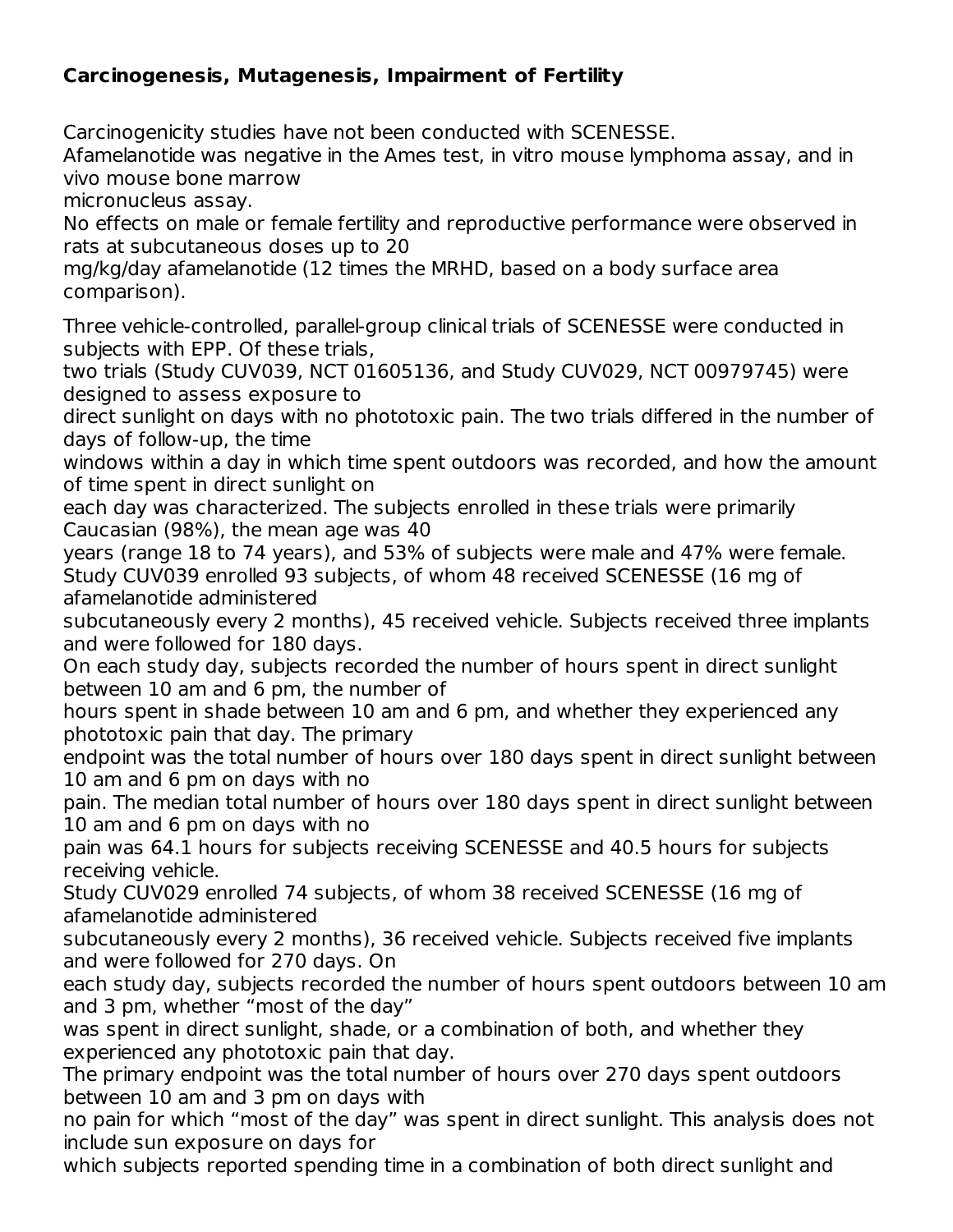shade. The median total number of

hours over 270 days spent outdoors between 10 am and 3 pm on days with no pain for which "most of the day" was spent

in direct sunlight was 6.0 hours for subjects in the SCENESSE group and 0.75 hours for subjects in the vehicle group.

SCENESSE (afamelanotide) implant, 16 mg, for subcutaneous administration (NDC 73372-0116-1) is supplied in a Type I amber glass vial sealed with a PTFE coated rubber stopper. Each vial contains one afamelanotide implant and is packaged individually in a cardboard box. SCENESSE implant is a solid white to off-white, bioresorbable and sterile rod approximately 1.7 cm in length and 1.45 mm in diameter. Store in a refrigerator at 2°C – 8°C (36°F-46°F). Protect from light. SCENESSE implants are not supplied with an implantation device for subcutaneous administration [see Dosage and Administration (2)].

Concomitant Measures Advise patients to maintain sun and light protection measures during treatment with SCENESSE to prevent phototoxic reactions related to EPP.

Skin Monitoring

Advise patients that darkening of pre-existing nevi and ephelides may occur with use of SCENESSE. A full body skin

examination is recommended twice yearly to monitor pre-existing and new skin pigmentary lesions.

Expelled Implant

Advise patients to contact their healthcare provider if the implant is expelled.

Dressing removal

Advise patients that the dressing can be removed after 24 hours.

Insertion Site Care and Monitoring

Advise patients to monitor the insertion site after dressing removal and to report any reaction observed at the site to their healthcare provider.

Month/Day/Year

IMPORTANT PRESCRIBING INFORMATION

Re: Temporary changes to approved packaging and labeling of SCENESSE® (afamelanotide) implant.

Dear Health Care Provider,

CLINUVEL, INC. is issuing this letter to inform you of temporary changes to the approved packaging and labeling of SCENESSE®. This means that the appearance of SCENESSE® packaging will differ from that approved by the United States Food and Drug Administration (FDA). To meet U.S. demand, CLINUVEL, INC. is releasing batches ML1803 and ML1901 with the temporary changes to the packaging and labelling with the knowledge of the FDA. A summary of these changes is outlined below.

CLINUVEL will communicate updates to you on its ability to provide SCENESSE® in its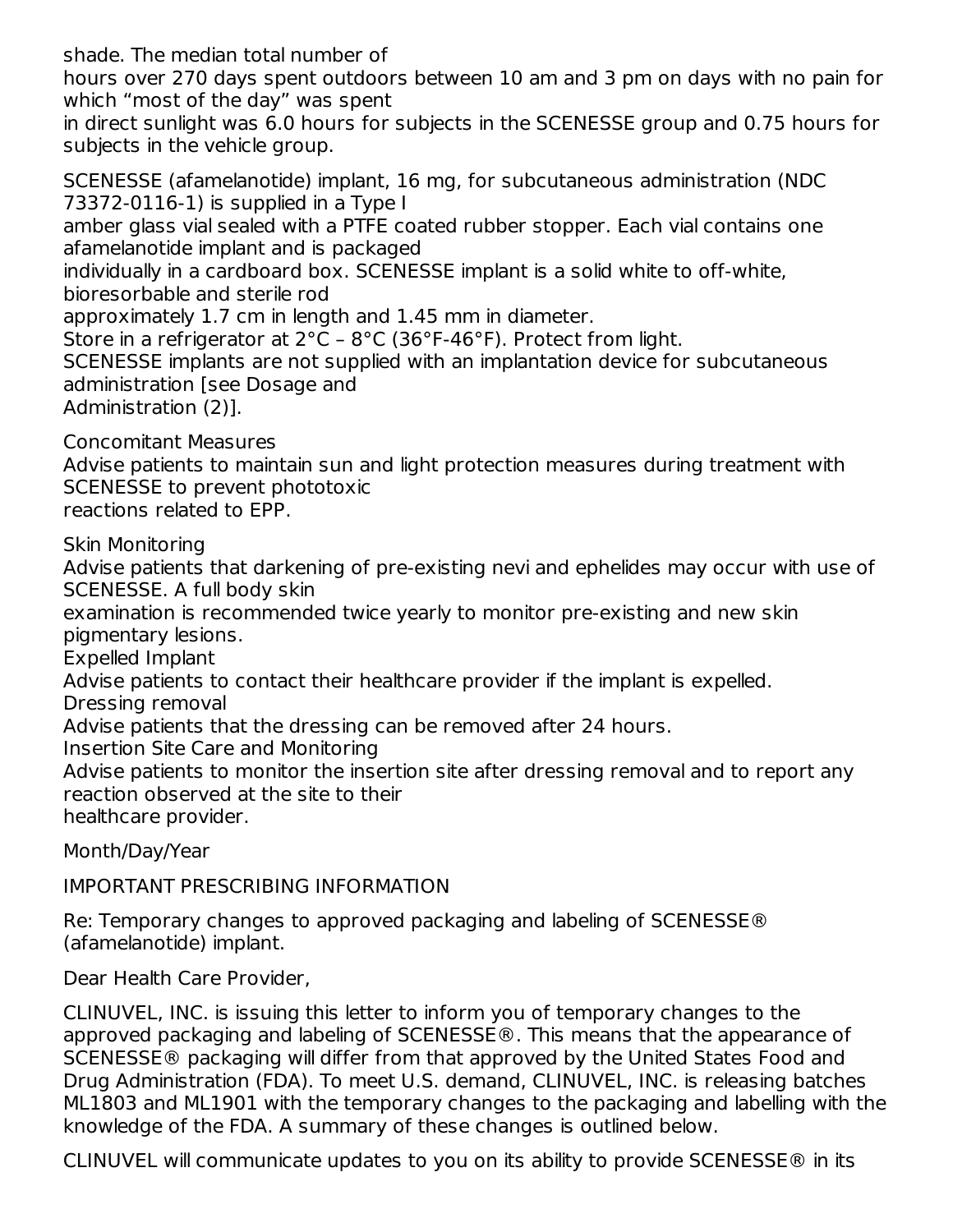final U.S. approved packaging.

CLINUVEL, INC. is the holder of the approved New Drug Application (NDA) for the medication SCENESSE® (afamelanotide) implant. SCENESSE® was approved by the U.S. FDA in October 2019 to increase pain-free light exposure in adult patients with a history of phototoxicity reactions from erythropoietic protoporphyria (EPP).

Summary of the temporary changes to packaging and labeling of SCENESSE®

SCENESSE® will be supplied in a single vial contained within a clear plastic pouch (transparent, zip-top bag), accompanied with the U.S. approved Prescribing Information, rather than in a cardboard carton. Both the pouch and label will feature the following information that is included in the approved label

Details on the contents of the packaging and ingredients:

"Each implant contains 16 mg of afamelanotide (equivalent to 18 mg of afamelanotide acetate) and 15.3-19.5mg of poly(DL-lactide-co-glycolide) bioresorbable copolymers"

NDC number The statement "See Prescribing Information for dosage and administration information" The statement "Rx only; for subcutaneous use only" The lot number and expiration date of the SCENESSE® implant Storage details Manufacturer's name

The pouch and vial will not feature a product identifier or any colored text or company logo. The pouch will also not feature a barcode.

The vial should not be removed from the plastic pouch until the product is ready to be administered to a patient.

Availability of SCENESSE®

SCENESSE® is only available to healthcare professionals trained to administer SCENESSE® and should only be administered to adult patients with a confirmed diagnosis of EPP.

SCENESSE® is only available by direct order from CLINUVEL and cannot be obtained through third party distributors or wholesalers.

Reporting adverse events and further information

A copy of the full prescribing information for SCENESSE® has been appended to this letter.

Health Care Providers are expected to report all adverse events experienced by EPP patients receiving SCENESSE® to CLINUVEL via email at safety@clinuvel.com or by calling CLINUVEL, INC. on 1(650) 733 2827. Adverse events or quality problems experienced with the use of this product may also be reported to the FDA's MedWatch Adverse Event Reporting Program either online, by regular mail, or by fax:

Complete and submit the report Online: www.fda.gov/medwatch/report.htm Regular mail or Fax: Download form www.fda.gov/MedWatch/getforms.htm or call 1- 800-332-1088 to request a reporting form, then complete and return to the address on the pre-addressed form, or submit by fax to 1-800-FDA-0178 (1-800-332-0178).

If you have any questions, you can call CLINUVEL, INC on 1-650-733-2827.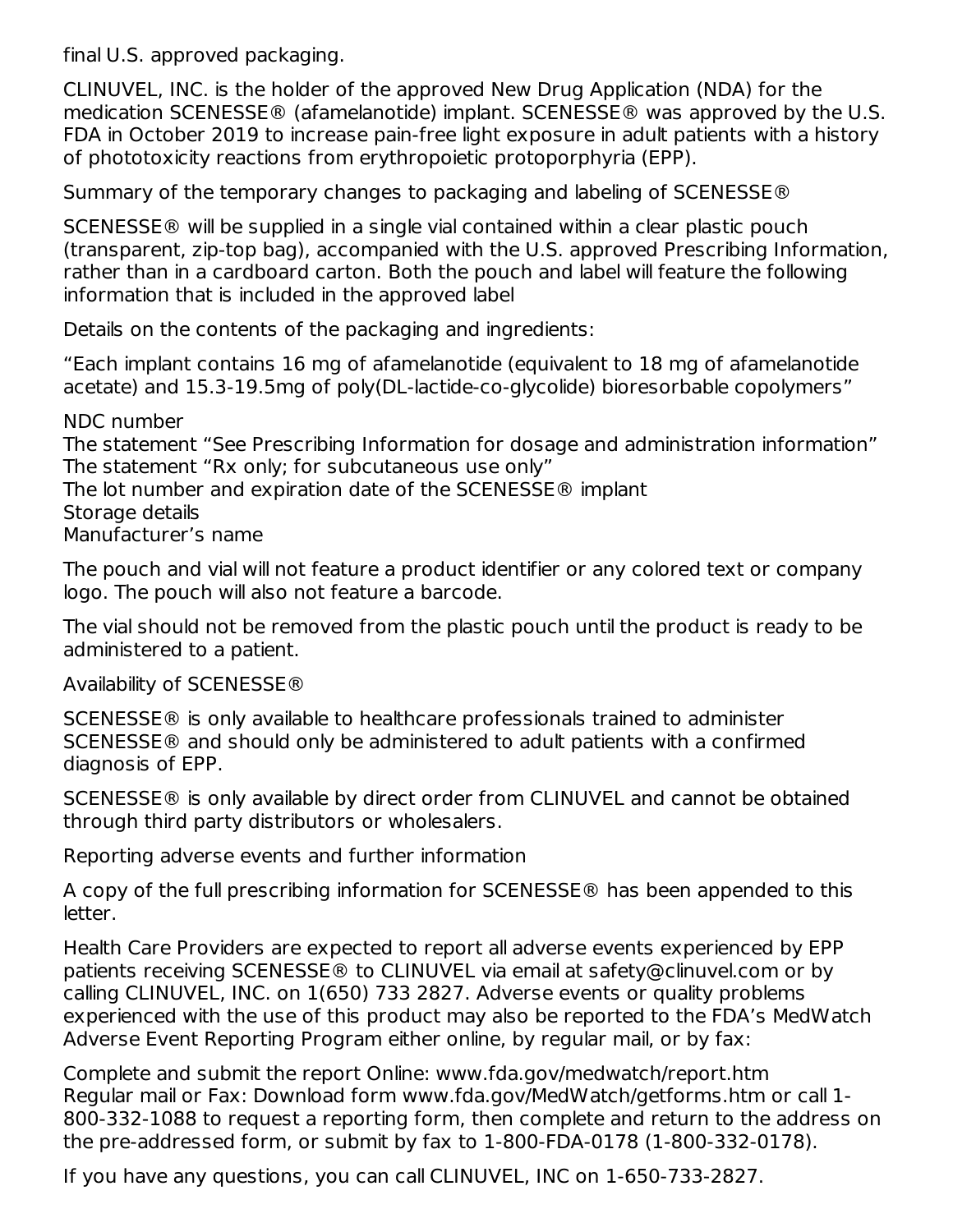Yours sincerely, Linda Teng Director, Clinical Compliance CLINUVEL INC.

# **SCENESSE<sup>®</sup>** (afamelanotide) implant, 16 mg

## NDC 73372-0116-1

#### One implant per vial. Sterile

Rx Only; for subcutaneous use only

Each implant contains 16 mg of afamelanotide (equivalent to 18 mg of afamelanotide acetate), and 15.3-19.5 mg of poly(DL-lactide-co-glycolide) bioresorbable copolymers.

See Prescribing Information for dosage and administration information

Store in a refrigerator at 2°C - 8°C (36°F - 46°F). Protect from light. EXP: 2022-12-25 **LOT: ML1803** Manufactured for CLINUVEL, INC. by Evonik Corporation, Birmingham Laboratories, 750 Lakeshore Parkway, Birmingham, AL 35211 Keep out of the reach of children

| <b>SCENESSE</b>                                                                                    |  |                            |              |                           |  |                      |  |  |
|----------------------------------------------------------------------------------------------------|--|----------------------------|--------------|---------------------------|--|----------------------|--|--|
| afamelanotide implant                                                                              |  |                            |              |                           |  |                      |  |  |
|                                                                                                    |  |                            |              |                           |  |                      |  |  |
| <b>Product Information</b>                                                                         |  |                            |              |                           |  |                      |  |  |
| <b>Product Type</b>                                                                                |  | HUMAN PRESCRIPTION DRUG    |              | <b>Item Code (Source)</b> |  | NDC:73850-0116       |  |  |
| <b>Route of Administration</b>                                                                     |  | <b>SUBCUTANEOUS</b>        |              |                           |  |                      |  |  |
|                                                                                                    |  |                            |              |                           |  |                      |  |  |
|                                                                                                    |  |                            |              |                           |  |                      |  |  |
| <b>Active Ingredient/Active Moiety</b>                                                             |  |                            |              |                           |  |                      |  |  |
| <b>Ingredient Name</b>                                                                             |  |                            |              | <b>Basis of Strength</b>  |  | <b>Strength</b>      |  |  |
| AFAMELANOTIDE (UNII: QW68W3J66U) (AFAMELANOTIDE - UNII:QW68W3J66U) AFAMELANOTIDE<br>16 mg in 16 mg |  |                            |              |                           |  |                      |  |  |
|                                                                                                    |  |                            |              |                           |  |                      |  |  |
|                                                                                                    |  |                            |              |                           |  |                      |  |  |
| <b>Product Characteristics</b>                                                                     |  |                            |              |                           |  |                      |  |  |
| Color                                                                                              |  | white (white to off-white) | <b>Score</b> |                           |  |                      |  |  |
| <b>Shape</b>                                                                                       |  |                            | <b>Size</b>  |                           |  | 17mm                 |  |  |
| <b>Flavor</b>                                                                                      |  |                            |              | <b>Imprint Code</b>       |  |                      |  |  |
| <b>Contains</b>                                                                                    |  |                            |              |                           |  |                      |  |  |
|                                                                                                    |  |                            |              |                           |  |                      |  |  |
|                                                                                                    |  |                            |              |                           |  |                      |  |  |
| <b>Packaging</b>                                                                                   |  |                            |              |                           |  |                      |  |  |
| <b>Item Code</b><br>#                                                                              |  | <b>Package Description</b> |              | <b>Marketing Start</b>    |  | <b>Marketing End</b> |  |  |
|                                                                                                    |  |                            |              | Date                      |  | <b>Date</b>          |  |  |